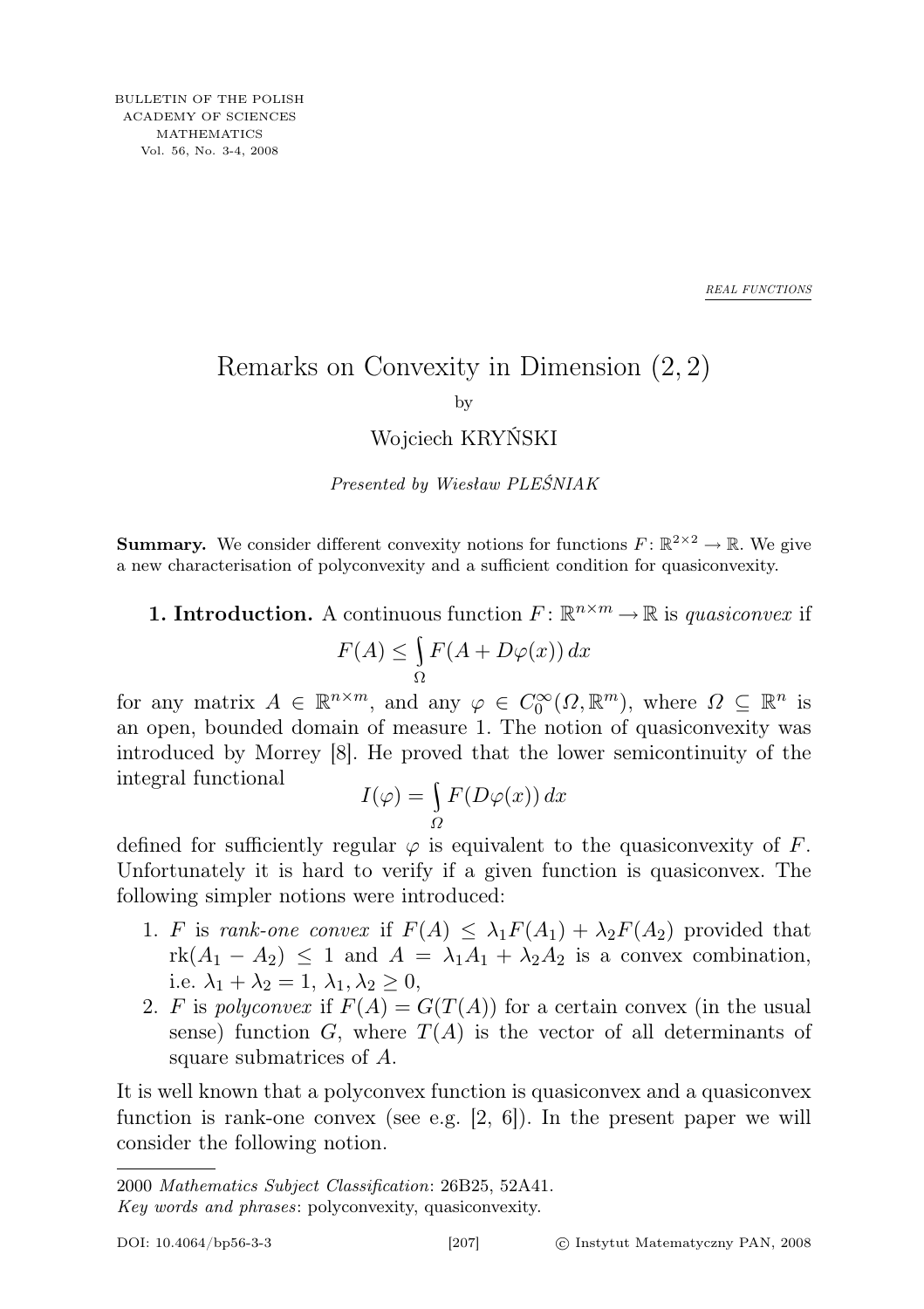DEFINITION. A function  $F: \mathbb{R}^{n \times m} \to \mathbb{R}$  is k-convex if for any convex combination  $A = \sum_{i=0}^{k} \lambda_i A_i$  of matrices  $A_i \in \mathbb{R}^{n \times m}$  such that  $T(A) =$  $\sum_{i=0}^{k} \lambda_i T(A_i)$ , the following holds:

$$
F(A) \leq \sum_{i=0}^{k} \lambda_i F(A_i).
$$

Note that  $\mathrm{rk}(A_1 - A_2) \leq 1$  iff  $T(\lambda_1A_1 + \lambda_2A_2) = \lambda_1T(A_1) + \lambda_2T(A_2)$ and thus a function  $F$  is 1-convex iff  $F$  is rank-one convex. Obviously, if  $F$ is k-convex, then it is l-convex for any  $l < k$ .

From now on, we limit ourselves to the case  $n = m = 2$ . It follows from Statement (10) of [4] that F is polyconvex iff it is 5-convex and has a convex lower bound (Theorem 4.4 of [2]). In the present note we will prove that 2-convexity implies k-convexity for any k. In particular, we reduce 5 to 2 in Theorem  $4.4$  of  $|2|$ .

It follows from our result that quasiconvexity in dimension  $2 \times 2$  lies between 2-convexity and 1-convexity. The question whether quasiconvexity is equivalent to rank-one convexity is known as the Morrey conjecture. It is proved to be false in higher dimensions [10] but it is still an open problem in dimension  $2 \times 2$  [9]. Polyconvexity is known to be essentially stronger than quasiconvexity (see  $[1, 3, 7, 11]$ ), and so is 2-convexity. Recently, a new necessary condition for quasiconvexity has been found [5]. We also refer to [5] for a list of related topics and further references.

**2. Results.** Let  $A \in \mathbb{R}^{2 \times 2}$ . We denote by  $A^1$  and  $A^2$  the first and second columns of A. We write  $A = [A^1 A^2]$ .

LEMMA 1. Let  $A = \sum_{i=0}^{k} \lambda_i A_i$  be a convex combination with  $A_i \in \mathbb{R}^{2 \times 2}$ . Then  $\sum_{i=0}^{k} \lambda_i \det A_i = \det A$  if and only if  $\sum_{i=0}^{k} \sum_{j=0}^{k} \lambda_i \lambda_j \det(A_i - A_j) = 0$ .

*Proof.* If  $B, C \in \mathbb{R}^{2 \times 2}$ , then  $\det(B - C) = \det B + \det C - \det[B^1 C^2]$  $det[C^1B^2]$ . Hence

$$
\det A - \sum_{i=0}^{k} \lambda_i \det A_i = \det \left( \sum_{i=0}^{k} \lambda_i A_i \right) - \sum_{i=0}^{k} \lambda_i \det A_i
$$
  

$$
= \sum_{i=0}^{k} \sum_{j=0}^{k} \lambda_i \lambda_j \det [A_i^1 A_j^2] - \sum_{i=0}^{k} \sum_{j=0}^{k} \lambda_i \lambda_j \det A_i
$$
  

$$
= -\frac{1}{2} \sum_{i=0}^{k} \sum_{j=0}^{k} \lambda_i \lambda_j \det (A_i - A_j),
$$

and the lemma follows.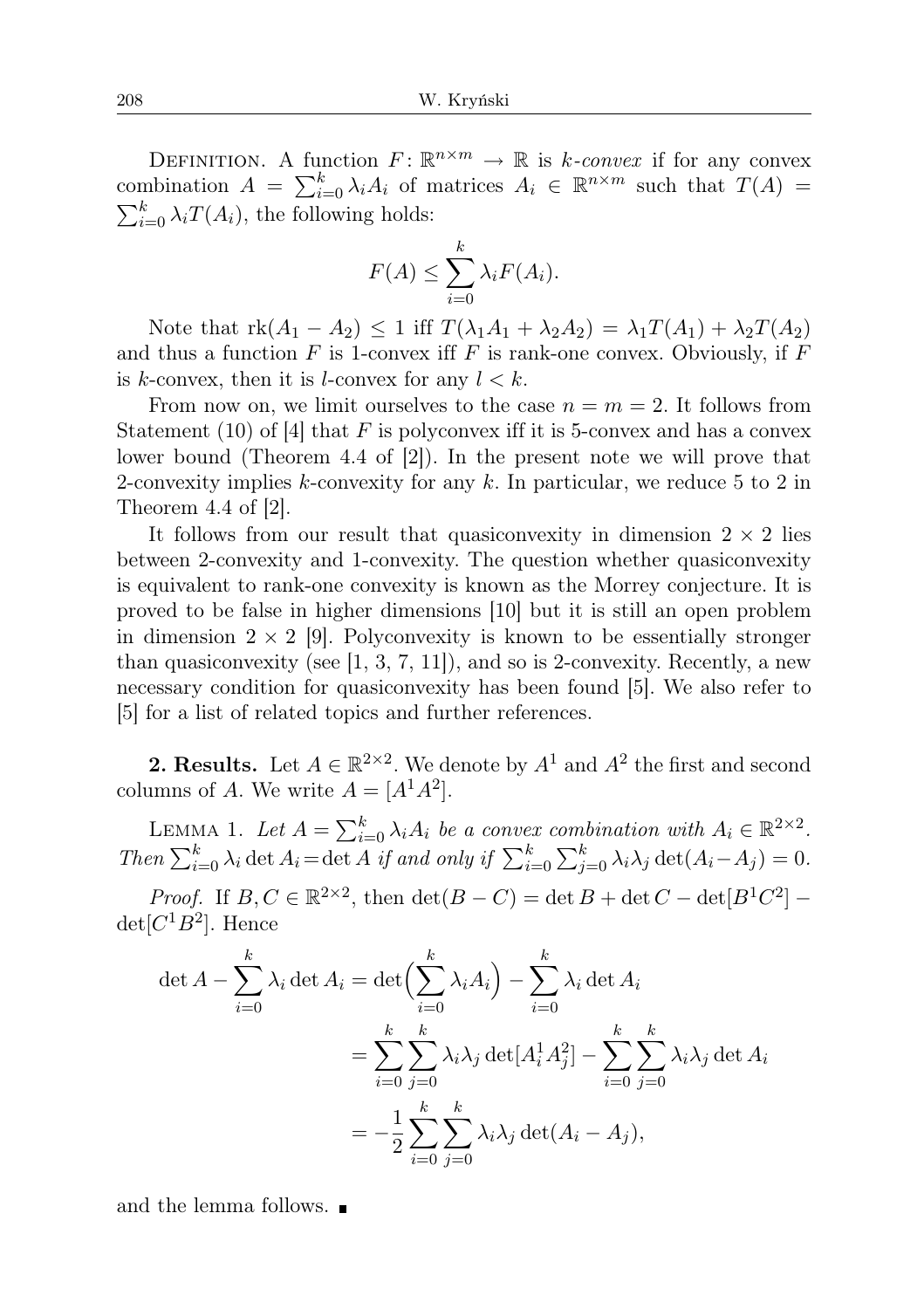REMARK. Note that, since  $\det(A_i - A_j) = \det(A_j - A_i)$ , the condition in the lemma is equivalent to  $\sum_{i=0}^{k} \sum_{j=i+1}^{k} \lambda_i \lambda_j \det(A_i - A_j) = 0$ .

For the sake of convenience we will say that if  $A = \sum_{i=0}^{k} \lambda_i A_i$  and det  $A = \sum_{i=0}^{k} \lambda_i$  det  $A_i$  are convex combinations then A is a *geometric convex combination* of the matrices  $A_i$ .

THEOREM 1. If F is 2-convex then F is k-convex for any k.

*Proof.* Let  $A = \sum_{i=0}^{k} \lambda_i A_i$  and  $\sum_{i=0}^{k} \lambda_i \det A_i = \det A$ . Assume that there are given geometric convex combinations  $B_j = \sum_{i=0}^{k} \lambda_{ij} A_i$ , where  $j=0,\ldots,n.$  If there exist real numbers  $\mu_j \in [0,1]$  such that  $\lambda_i = \sum_{j=0}^n \mu_j \lambda_{ij}$ for any  $i = 0, \ldots, k$ , then  $A = \sum_{j=0}^{n} \mu_j B_j$  is a geometric convex combination of  $B_i$ :

$$
\det A = \sum_{i=0}^{k} \lambda_i \det A_i = \sum_{i=0}^{k} \sum_{j=0}^{n} \mu_j \lambda_{ij} \det A_i = \sum_{j=0}^{n} \mu_j \det B_j.
$$

Assume that  $k > 2$ . We will prove that there exists a decomposition  $A = \sum_{j=0}^{n} \mu_j B_j$  as above such that n is at most 2, and moreover, for any fixed  $j = 0, \ldots, n$  at least one  $\lambda_{ij}$  is zero. In other words, each  $B_j$  will be a convex combination of at most  $k$  matrices  $A_i$ . The assumption will imply  $F(A) \le \sum_{j=0}^n \mu_j F(B_j)$  (since  $n \le 2$ ) and the inductive procedure will complete the proof.

Set  $S_i = \sum_{j=0}^k \lambda_i \lambda_j \det(A_i - A_j)$ . Then  $\sum_{i=0}^k S_i = 0$  by Lemma 1. If there exists i such that  $S_i = 0$ , then the Remark implies that

$$
\sum_{j=0,j\neq i}^{k} \sum_{l=j+1,l\neq i}^{k} \lambda_j \lambda_l \det(A_j - A_l) = 0,
$$

and one can define  $B_0 = (\sum_{j\neq i} \lambda_j)^{-1} \sum_{j\neq i} \lambda_j A_j$  and  $B_1 = A_i$ . In this way we decompose A into the sum of two matrices  $A = (\sum_{j \neq i} \lambda_j)B_0 + \lambda_i B_1$ .

If all  $S_i \neq 0$  then we may assume that  $S_0 < 0$  and  $S_k > 0$  (possibly after permutation of indices). This gives

(1) 
$$
\sum_{i=1}^{k} \sum_{j=i+1}^{k} \lambda_i \lambda_j \det(A_i - A_j) > 0
$$

and

(2) 
$$
\sum_{i=0}^{k-1} \sum_{j=i+1}^{k-1} \lambda_i \lambda_j \det(A_i - A_j) < 0.
$$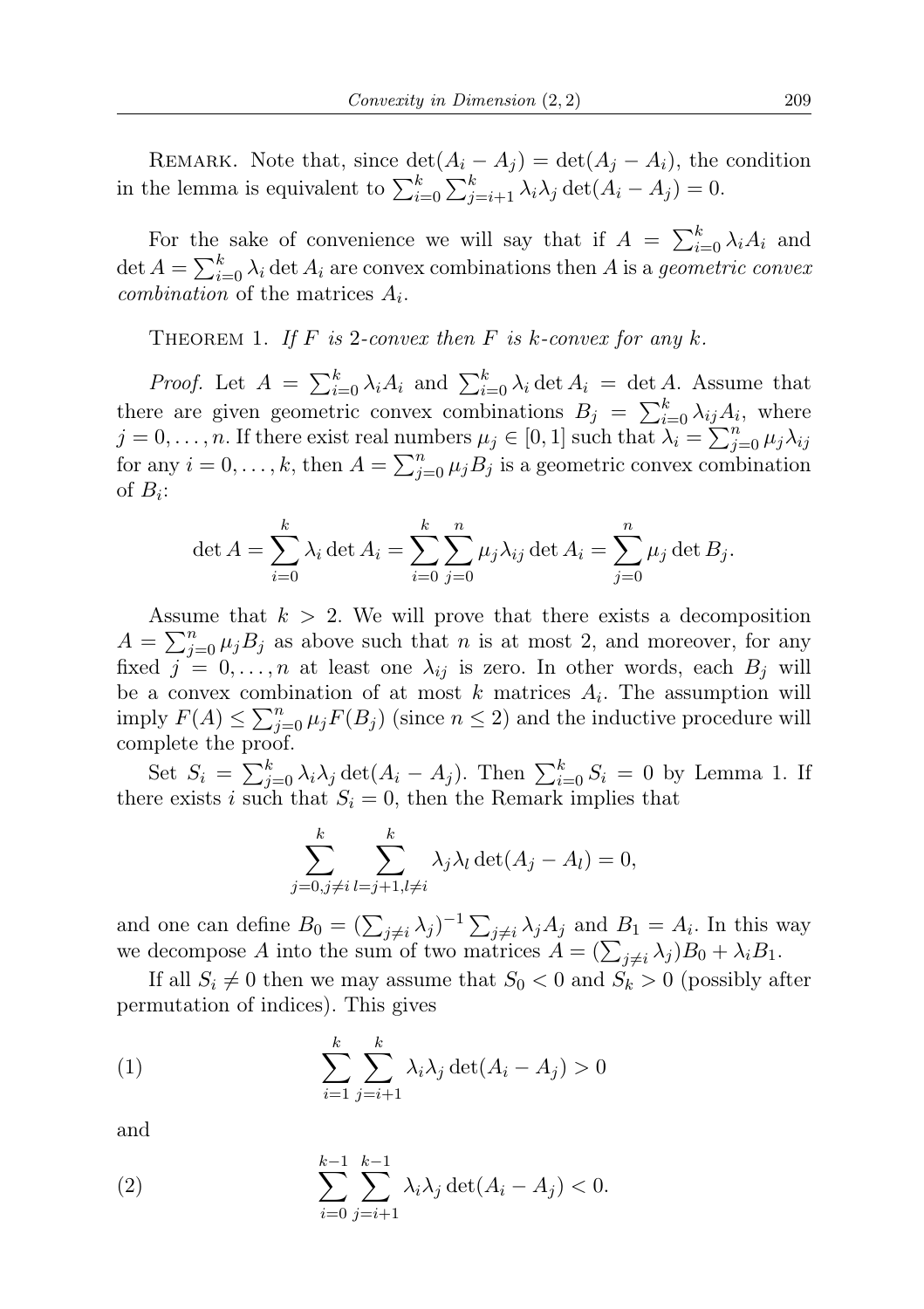Let us consider the following convex combinations:

$$
C_t = \left( (1-t)\lambda_0 + \sum_{i=1}^{k-1} \lambda_i \right)^{-1} \left( (1-t)\lambda_0 A_0 + \sum_{j=1}^{k-1} \lambda_j A_j \right)
$$

for  $t \in [0,1]$  and

$$
C_{t} = \left( (t-1)\lambda_{k} + \sum_{i=1}^{k-1} \lambda_{i} \right)^{-1} \left( (t-1)\lambda_{k} A_{k} + \sum_{j=1}^{k-1} \lambda_{j} A_{j} \right)
$$

for  $t \in [1, 2]$ . The Darboux theorem, relations (1), (2) and Lemma 1 imply that there exists  $t \in [0,2]$  such that  $C_t$  is a geometric convex combination of some  $A_i$ . Note that there are always at most k different matrices  $A_i$  in the sum on the right hand side of the equation which defines  $C_t$ . We set  $B_0 = C_t$ ,  $B_1 = A_0$  and  $B_2 = A_k$ . This completes the proof.

COROLLARY 1. A function  $F: \mathbb{R}^{2 \times 2} \to \mathbb{R}$  is polyconvex if and only if it is 2-convex and has a convex lower bound.

COROLLARY 2. If  $F$  is 2-convex then  $F$  is quasiconvex.

Proof. It is known that one can use continuous, piecewise affine functions instead of smooth functions in the definition of quasiconvexity (cf. [2, p. 354]). For such functions the integral is replaced by a sum of the form  $\sum_{i=0}^{k} \lambda_i F(A + A_i)$ , where k is sufficiently large. Moreover, one can see that A is a geometric convex combination of  $A + A_i$ . Thus, if F is k-convex for any k, then F is quasiconvex. The result follows from Theorem 1.

REMARK. The following problem arises. Find the smallest number  $k =$  $k(m, n)$  such that k-convexity of a function  $F: \mathbb{R}^{n \times m} \to \mathbb{R}$  implies that F is polyconvex. The natural generalisation of the Morrey conjecture is the question whether quasiconvexity is equivalent to *l*-convexity for some  $l > 1$  $(i f m > 2)$ .

## References

- [1] J.-J. Alibert and B. Dacorogna, An example of a quasiconvex function that is not polyconvex in two dimensions, Arch. Ration. Mech. Anal. 117 (1992), 155–166.
- [2] J. M. Ball, Convexity conditions and existence theorems in nonlinear elasticity, ibid. 63 (1978), 337–403.
- [3] —, Remarks on the paper 'Basic calculus of variations', Pacific J. Math. 116 (1985), 7–10.
- [4] H. Busemann, G. Ewald and G. C. Shephard, Convex bodies and convexity on Grassmann cones, Math. Ann. 151 (1963), 1–41.
- [5] K. Chełmiński and A. Kałamajska, New convexity conditions in the calculus of variations and compensated compactness theory, ESAIM Control Optim. Calc. Var. 12 (2006), 64–92.